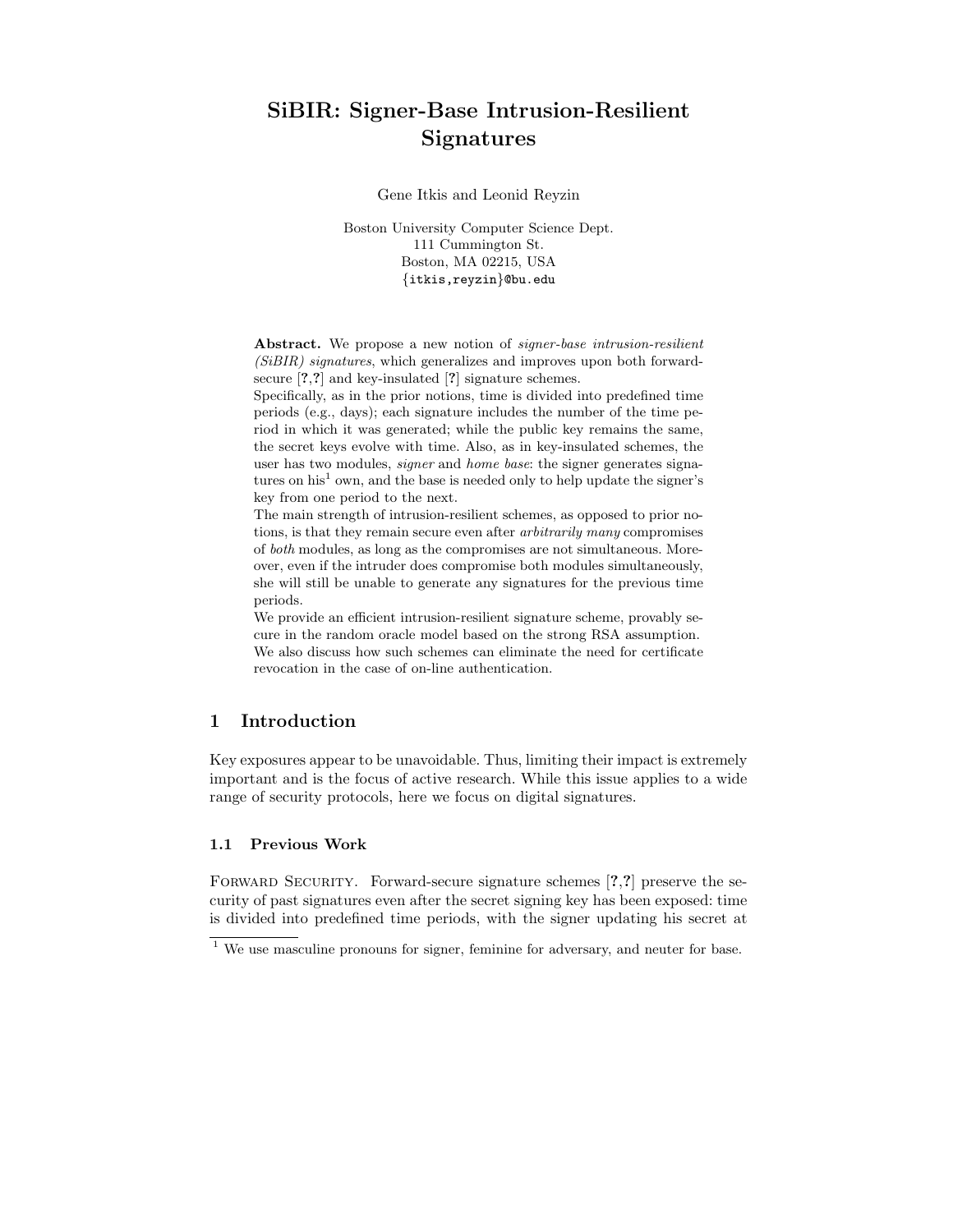the end of each time period; the adversary is unable to forge signatures for past periods even if she learns the key for the current one. In this model, nothing can be done about the future periods: once the adversary exposes the current secret, she has the same information as the signer.

Threshold and Proactive Security. An alternative approach explores the multi-party computation paradigm [?,?]: in threshold schemes [?], the signing key is somehow shared among a number of signers, and signature generation requires a distributed computation involving some subset of them. The adversary, however, cannot generate valid signatures as long as the number of compromised signers is less than some predetermined security parameter (smaller than the number of signers needed to generate a valid signature). Proactive schemes [?,?] improve upon this model by allowing multiple corruptions of all signers, limiting only the number of simultaneous corruptions. Proactive forward-secure signatures considered in [?] combine this with the advantages of forward-security. Key-Insulated Security. The recently proposed model of Dodis, Katz, Xu and Yung [?] addresses the limitation of forward security: the adversary cannot

generate signatures for the future (as well as past) time periods even after learning the current signing key<sup>2</sup> . This is accomplished via the use of two modules: a (possibly mobile) *signer*, and a (generally stationary) *home base*<sup>3</sup>. The signer has the secret signing key, and can generate signatures on its own. At the end of each time period, the signing key expires and the signer needs to update his keys by communicating with the home base and performing some local computations (the communication with the base is, in fact, limited to a single message from the base to the signer). Thus, although the signer's keys are vulnerable (because they are frequently accessed, and, moreover, because the signer may be mobile), key exposure is less valuable to the adversary, as it reveals only short-term keys. Perhaps the most compelling application of such a model is the example of a frequently traveling user, whose laptop (or handheld) is the signer, and office computer is the home base. (Alternative approaches with such applications in mind were proposed by  $[?,?,?,?,?,']$ .) This model enables security that is not possible in ordinary or even forward-secure schemes: even if the signing key is compromised (for up to  $k$  time periods, for predetermined security parameter  $k$ ), the adversary will be unable to forge signatures for *any* other time periods. (Notice that in forward-secure schemes model, signatures for any time period following a compromise are *necessarily* forgeable.)

#### 1.2 Our Results: Intrusion-Resilient Security

Model We define intrusion-resilient signature schemes to combine benefits of the above three approaches. Namely, while maintaining the efficiency of noninteractive computation of signatures (not provided by threshold and proactive schemes), intrusion-resilient schemes preserve security of past and future time

<sup>&</sup>lt;sup>2</sup> [?] primarily addresses encryption schemes. Signature schemes are addressed in [?].

<sup>&</sup>lt;sup>3</sup> The terms user and secure device are used in [?]; we find "signer" and "home base" to be more descriptive.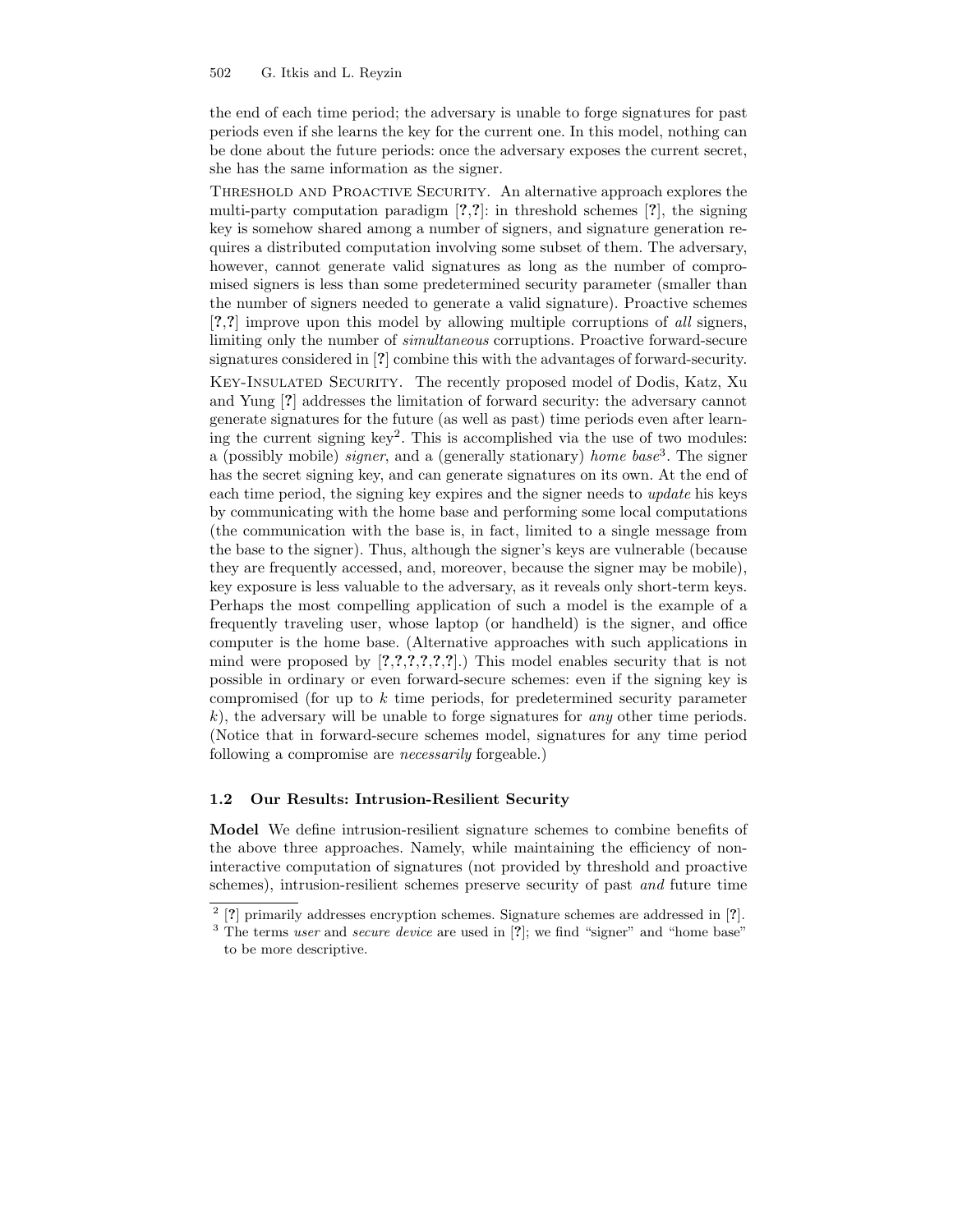periods when both signer and base are compromised, though not simultaneously (not preserved by key-insulated and forward-secure schemes), and security of past time periods in the case of simultaneous compromise (not preserved by  $key$ -insulated<sup>4</sup> and most proactive schemes).

These points deserve some elaboration. To address potential compromise of the base key, [?] introduce a stronger version of key-insulated security, which requires that the base cannot generate signatures on its own. However, no security is guaranteed in [?] if the adversary manages to compromise both the base and the signer, even during different time periods. (In fact, the encryption scheme becomes completely insecure in such a case.) This is a serious limitation. If the user's key is compromised even just once, then the prudent thing to do would be to revoke the entire public key and erase the secrets of the home base. Otherwise, a single compromise of the home base would expose not only the future, but also all the past, messages.

In contrast, the salient feature of our new model is the guarantee that a compromise of the home base is entirely inconsequential as long as the signer's secret is not exposed at the same time. It thus has the benefits of proactive security. Moreover, our model retains the benefits of forward security even when all the secrets are compromised simultaneously.

Indeed, our intrusion-resilient model appears to provide the maximum possible security in the face of corruptions that occur.

Construction In Section ?? we provide an efficient SiBIR signature scheme we call SiBIR1. Its signing and verifying are as efficient as in the Guillou-Quisquater (ordinary) signatures [?], requiring just two modular exponentiations with short (typically, 128-160 bits) exponents for both signing and verifying. This is as or more efficient than many of the ordinary signatures used in practice today. The construction is based on our forward-secure signature scheme [?].

As for that underlying scheme [?], our SiBIR1 security proof relies on the strong RSA assumption (see Section ??) and is in the random oracle model.

## 1.3 Towards Obsoletion of Certificate Revocation

On-line authentication is a common application of signatures. For example, a user establishing an authenticated connection to a web site (e.g., over SSL), must verify the web site's signature on a protocol message, as well as the web site's certificate that attests to the authenticity of the web site's public key. If the web site's secret key is compromised, the certificate needs to be revoked.

Certificate revocation, however, is a complex logistical problem that results in some of the most cumbersome aspects of public key infrastructures. The most

 $^4$  Because the focus of  $\left[?\right]$  is on encryption schemes, and no non-trivial forward-secure encryption schemes had been known until very recently [?], it was, in a sense, by necessity that key-insulated notion of [?] did not provide forward security when all the secrets are compromised.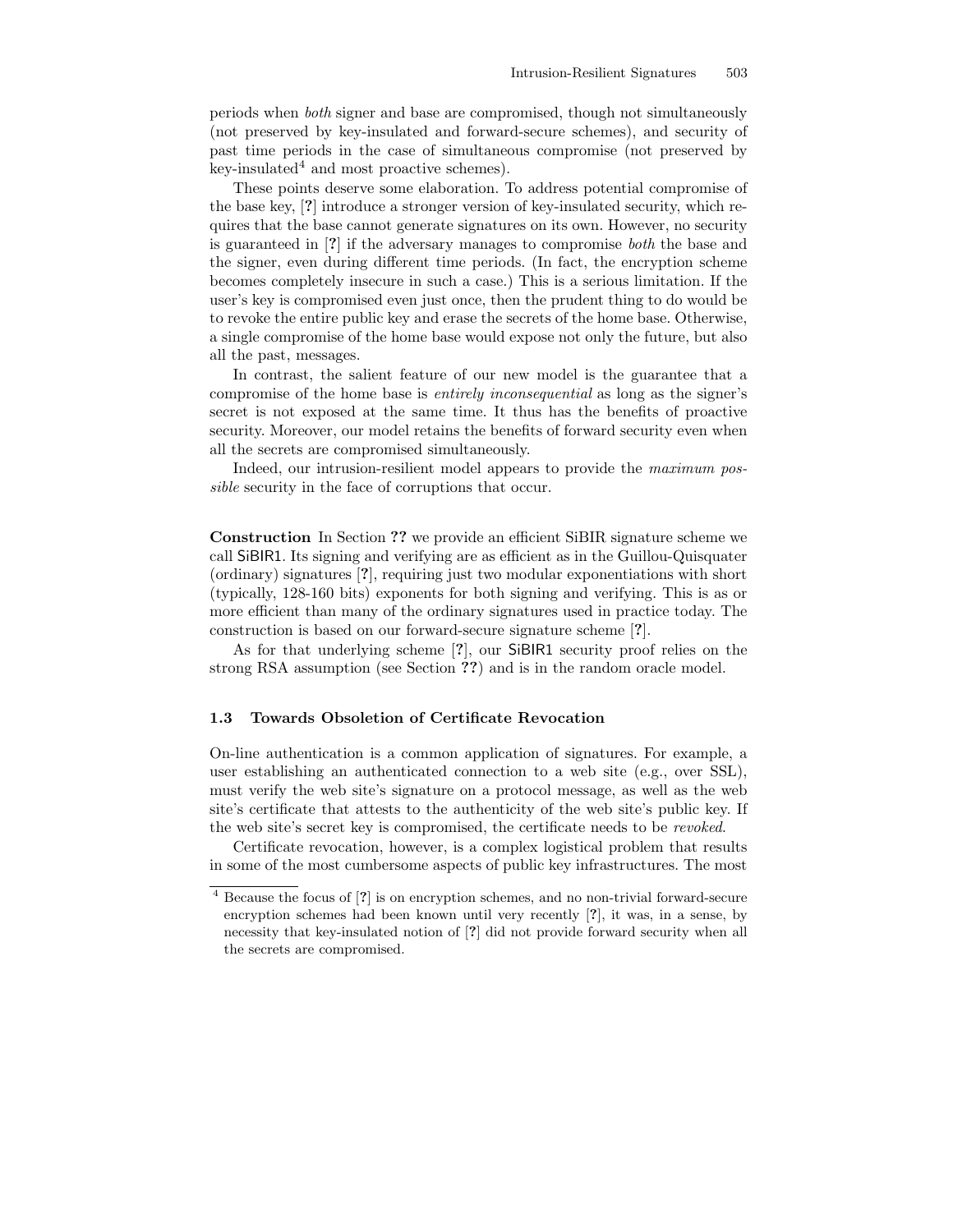common, though perhaps not the most efficient, mechanism is to consult a certificate revocation list (CRL), which would most likely be stored at a remote location (certificates usually include a pointer to the corresponding CRL site).

However, if the web site uses our signature scheme, then an exposed secret key would compromise the authenticity of the web site only for a limited time (which could be made less than the time required for the certificate revocation process, which is typically one day). Then the users need not check whether the site's certificate is revoked or not: by the time the revocation information could be updated, the web site would be authentic again, anyway.

Note that forward-secure signatures do not help address this problem: the web site's certificate would still have to be revoked in case of compromise. In contrast, if the web site uses intrusion-resilient signatures, the certificate would have to be revoked only in the unlikely case that the web site and its (presumably, separately protected) home base are compromised simultaneously. (We note that short-lived certificates [?,?], key-insulated signatures [?] and proactive signature [?,?] can also be used to address certificate revocation; our solution, however, seems to provide the most security if one is interested in abandoning certificate revocation/reissuing entirely and having truly off-line certification authorities.)

# 2 Intrusion-Resilient Security Model

Our definitions are based on the definitions of key-insulated security [?], which, in turn, are based on the definitions of forward secure [?] and ordinary [?] signatures schemes. Before describing our model formally, we explain its differences from that of [?].

First, in our model the home base updates its internal state at the end of each time period (in addition to sending the update information to the signer). Second, we also provide for a special refresh procedure (akin to proactivization): if a refresh is run after a compromise of one of the modules but before the compromise of the other, the information the adversary learned during the compromise becomes essentially useless, and the system remains secure (except, in the case of signer compromise, for the current time period). Moreover, because our refresh involves just one message from the home base to the signer, it can be combined with update and thus run at least every time period.

The adversary in our model is allowed the usual adaptive-chosen-messageand-time-period attack, and, additionally, can obtain the secrets from the home base and the signer for time periods of her choice. Furthermore, the adversary can intercept update and refresh messages of her choice between the base and the signer. Like in [?], if the adversary only compromises the base (in fact, even if the base is continuously monitored by the adversary from the start), she still cannot forge signatures. Also like in [?], if the adversary compromises the signer, then she can forge signatures only for the periods for which the secrets were obtained (either directly via signer compromise, or by combination of signer compromise and interception of some update and refresh messages). In contrast to [?], however, our model tolerates multiple compromises of both base and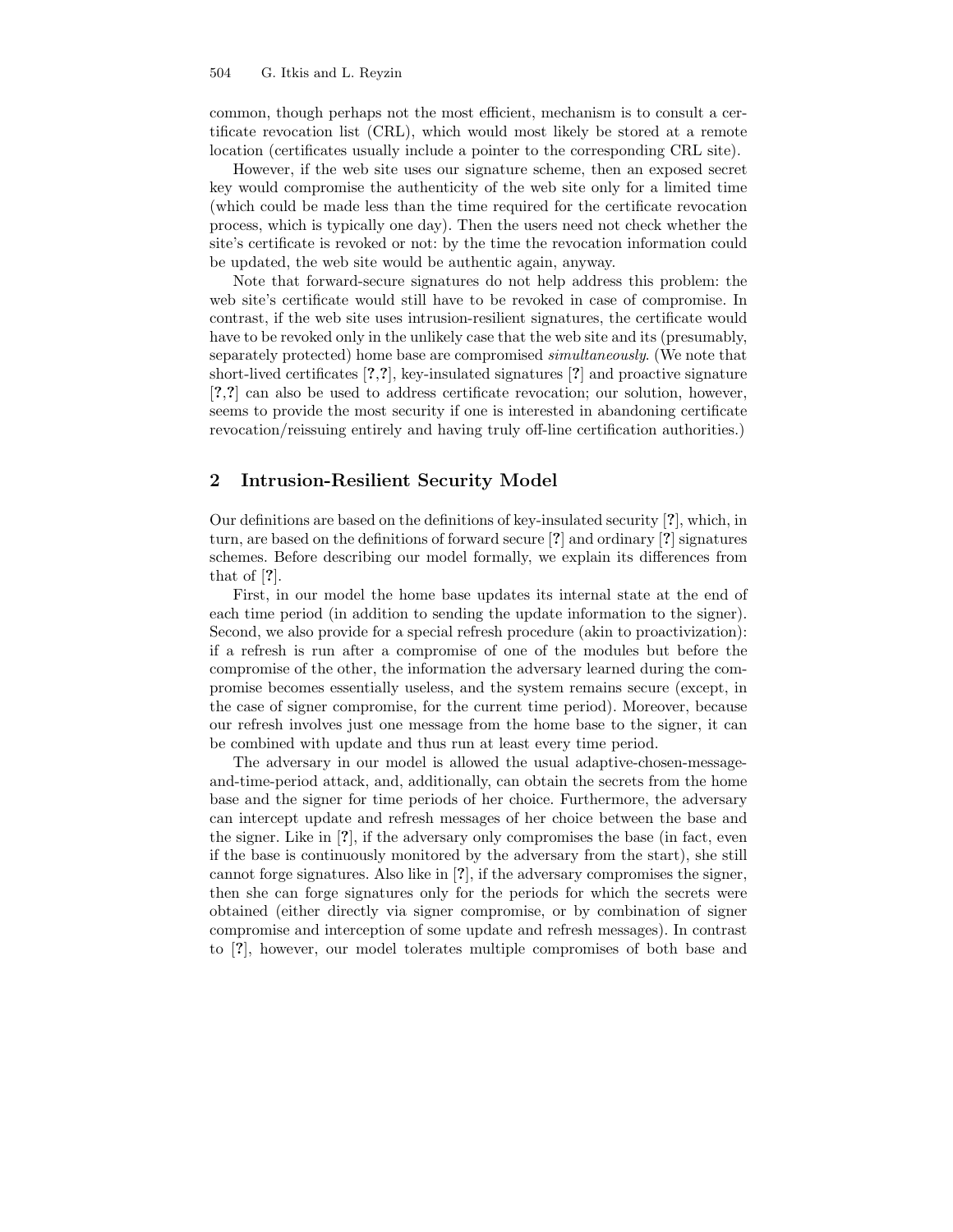signer (in arbitrary order), as long as there is a refresh between any compromise of the different modules. Moreover, the scheme still remains forward-secure, even if there is no such refresh between some compromises of the two modules.

We treat all compromises in one definition, as opposed to separately defining security against different kinds of compromises. This allows us to precisely specify the security requirements when different types of compromises (base, signer, update messages) are combined. This is in contrast to the key-insulated definitions of [?], where compromises of the base key are considered in isolation, and compromises of key update messages are reduced to compromises of pairs of consecutive time periods<sup>5</sup>.

The definitions below are given in the standard model, but can easily incorporate random oracles (used in our proofs).

## 2.1 Functional definition

We first define the functionality of the various components of the system; the security definition is given in the subsequent section. Recall that the system's secret keys may be modified in two different ways, called update and refresh. Updates change the secrets from one time period to the next (e.g. from one day to the next), changing also the period number in the signatures. In contrast, refreshes affect only the internal secrets and messages of the system, and are transparent to the verifier.

Thus we use notation  $SK_{t,r}$  for secret key  $SK$ , where t is the time period (the number of times the key has been updated) and  $r$  is the "refresh number" (the number of times the key has been refreshed since the last update). We say  $t.r = t'.r'$  when  $t = t'$  and  $r = r'$ . Similarly, we say  $t.r < t'.r'$  when either  $t < t'$ or  $t = t'$  and  $r < r'$ . We follow the convention of [?], which requires key update immediately after key generation in order to obtain the keys for  $t = 1$  (this is done merely for notational convenience, in order to make the number of time periods T equal to the number of updates, and need not affect the efficiency of an actual implementation). We also require key refresh immediately after key update in order to obtain keys for  $r = 1$  (this is also done for convenience, and need not affect efficiency of an actual implementation; in particular, the update and refresh information that the base sends to the signer can be combined into a single message).

<sup>5</sup> With respect to key update information, [?] define a scheme as having "secure key updates" if key update information sent for time period  $i$  can be computed from the signer's keys for time period  $i$  and  $i - 1$ . We find this requirement to be both too strong and too weak. It is too strong because it is quite possible that, while key update information cannot be computed from the signer's keys, it is no more useful than the two consecutive signer's keys. It is too weak, because it does not rule out the possibility for the adversary to forge signatures for two consecutive time periods if key update information is compromised. In fact, in [?], if the number of signer compromises that the scheme resists is limited to  $c$ , then number of update information exposures is limited to only  $c/2$ .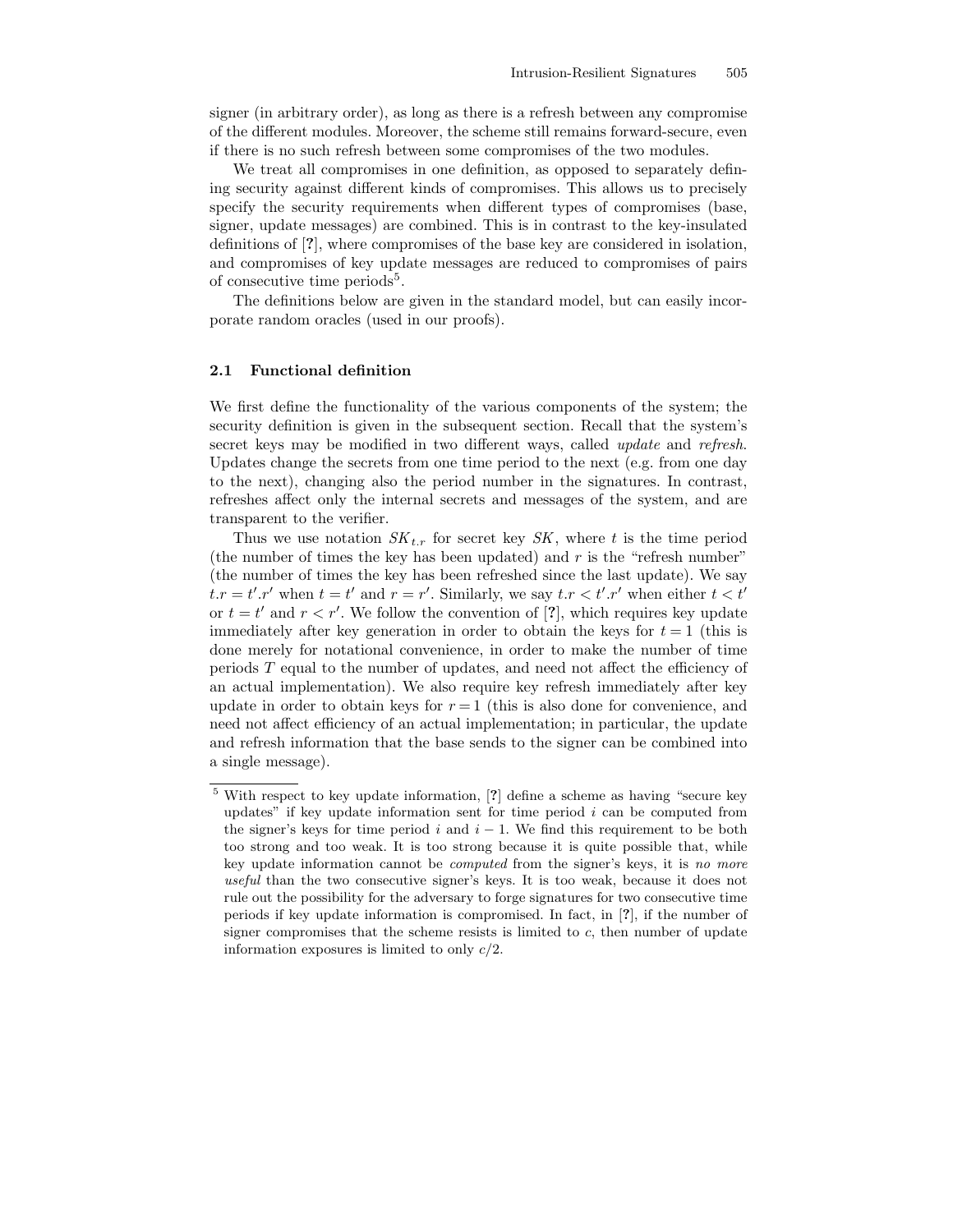**Definition 1.** A  $\langle$  signer-base $\rangle$  key-evolving signature scheme is a septuple of probabilistic polynomial-time algorithms (Gen, Sign, Ver;  $\mathcal{US}, \mathcal{UB}; \mathcal{RB}, \mathcal{RS})^6$ :

1. Gen, the key generation algorithm.<sup>7</sup>

In: security parameter(s) (in unary), the total number  $T$  of time periods **Out:** initial signer key  $SKS_{0.0}$ , initial home base key  $SKB_{0.0}$ , and the public key PK.

2. Sign, the signing algorithm.

In: current signer key  $SKS_{t.r}$ , message m

**Out:** signature  $(t, sig)$  on  $m$  for time period  $t$ 

3. Ver , the verifying algorithm

In: message m, signature  $(t, sig)$  and public key  $PK$ 

Out: "valid" or "invalid" (as usual, signatures generated by Sign must verify as "valid")

4. UB, the base key update algorithm

**In:** current base key  $SKB_{t,r}$ 

**Out:** new base key  $SKB_{(t+1),0}$  and the key update message  $SKU_t$ 

5. US, the signer update algorithm

In: current signer secret key  $S K S_{t,r}$  and the key update message  $S K U_t$ **Out:** new signer secret key  $SKS_{(t+1),0}$ 

6. RB, the base key refresh algorithm

**In:** current base key  $SKB_{t,r}$ 

**Out:** new base key  $SKB_{t,(r+1)}$  and the corresponding key refresh message  $\mathit{SKR}_{t.r}$ 

7. RS, the signer refresh algorithm

In: current signer key  $SKS_{t,r}$  and the key refresh message  $SKR_{t,r}$ **Out:** new signer key  $SKS_{t,(r+1)}$  (corresponding to the base key  $SKB_{t,(r+1)}$ )

Note that this definition implies that messages are processed by the signer in the same order in which they are generated by the base.

DIFFERENCES FROM PRIOR NOTIONS. If only  $Gen, Sign, Ver$  are used, then  $t.r$ and SKB can be ignored in these algorithms, and the above functional definition becomes that of an ordinary signature scheme.

Relaxing the above restrictions to also allow the use of  $\mathcal{US}$  (while setting  $SKU_t = 1$  for all t), extends the definition to that of forward-secure signatures (or a "key-evolving" scheme [?], to be more precise).

<sup>&</sup>lt;sup>6</sup> Intuitively (and quite roughly), the first three correspond to the ordinary signatures; the first four correspond to forward-secure ones, the first five (with some restrictions) correspond to key-insulated ones; and all seven are needed to provide the full power of the intrusion-resilient signatures.

<sup>&</sup>lt;sup>7</sup> As opposed to the other algorithms below, which are meant to be run by a single module (signer, verifier or base), it may be useful to implement the key generation algorithm as distributed between the signer and the home base modules, in such a way that corruption even during key generation does not fully compromise the scheme. Alternatively, key generation may be run by a trusted third party. For simplicity, we postpone this discussion until Section ??, where we propose a practical intermediate solution.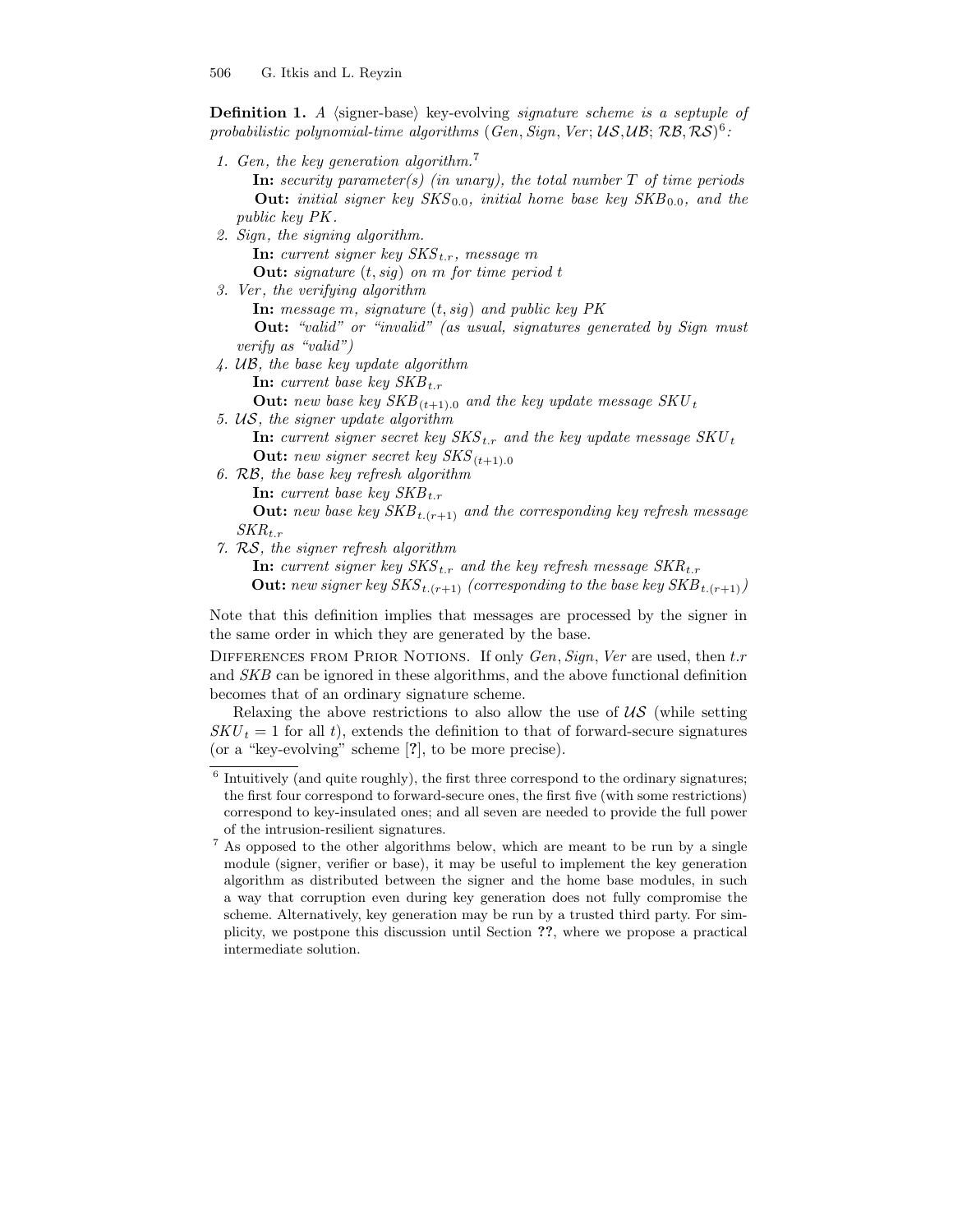Functional definition of a "key-insulated" signature scheme [?] is obtained by further relaxing the restrictions to allow the use of  $\mathcal{UB}$  as well (and thus removing  $SKU_t = 1$  restriction), but restricting  $SKB_t = \langle SKB, t \rangle$  for some secret SKB and for every period  $t$  (i.e. the base secret does not change).

Finally, our model is obtained by removing the remaining restrictions: allowing the base secret to vary and using  $RB, RS$ .

#### 2.2 Security Definition

In order to formalize security, we need a notation for the number of refreshes in each period: Let  $RN(t)$  denote the number of times the keys are refreshed in the period t: i.e., there will be  $RN(t)+1$  instances of signer and base keys. Recall that each update is immediately followed by a refresh; thus, keys with refresh index 0 are never actually used. RN is used only for notational convenience: it need not be known; security is defined below in terms of RN (among other parameters).

Now, consider all the keys generated during the entire run of the signature scheme. They can be generated by the following "thought experiment" (we do not need to *actually* run it — it is used just for definitions).

Experiment Generate-Keys $(k, T, RN)$ 

 $t \leftarrow 0; r \leftarrow 0$  $(SKS_{t.r}, SKB_{t.r}, PK) \leftarrow Gen(1^k, T)$ for  $t = 1$  to  $T$  $(SKB_{t.0}, SKU_{t-1}) \leftarrow \mathcal{UB}(SKB_{(t-1),r})$  $SKS_{t.0} \leftarrow US(SKS_{(t-1).r}, SKU_{t-1})$ for  $r = 1$  to  $RN(t)$  $(SKB_{t,r}, SKR_{t,(r-1)}) \leftarrow \mathcal{RB}(SKB_{t,(r-1)})$  $SKS_{t,r} \leftarrow \mathcal{RS}(SKS_{t,(r-1)}, SKR_{t,(r-1)})$ 

Let  $SKS^*$ ,  $SKB^*$ ,  $SKU^*$  and  $SKR^*$  be the sets consisting of, respectively, signer and base keys and update and refresh messages, generated during the above experiment. We want these sets to contain all the secrets that can be directly stolen (as opposed to computed) by the adversary. Thus, we omit from these sets the keys  $SKS_{t.0}$ ,  $SKB_{t.0}$  for  $0 \le t \le T$ ,  $SKU_0$  and  $SKR_{1.0}$ , which are never actually stored or sent (because key generation is immediately followed by update, and each update is immediately followed by refresh). Note that  $SKR_{t,0}$ for  $t > 1$  is used (it is sent together with  $SKU_{t-1}$  to the signer), and thus is included into  $\mathit{SKR}^*$ .

To define security, let  $F$ , the adversary (or "forger"), be a probabilistic polynomial-time oracle Turing machine with the following oracles:

- $-$  Osig, the signing oracle (constructed using  $SKS^*$ ), which on input  $(m,t,r)$  $(1 \leq t \leq T, 1 \leq r \leq RN(t))$  outputs  $Sign(SKS_{t,r}, m)$
- $-$  Osec, the key exposure oracle (based on the sets  $SKS^*, SKB^*, SKU^*$  and  $SKR^*$ ), which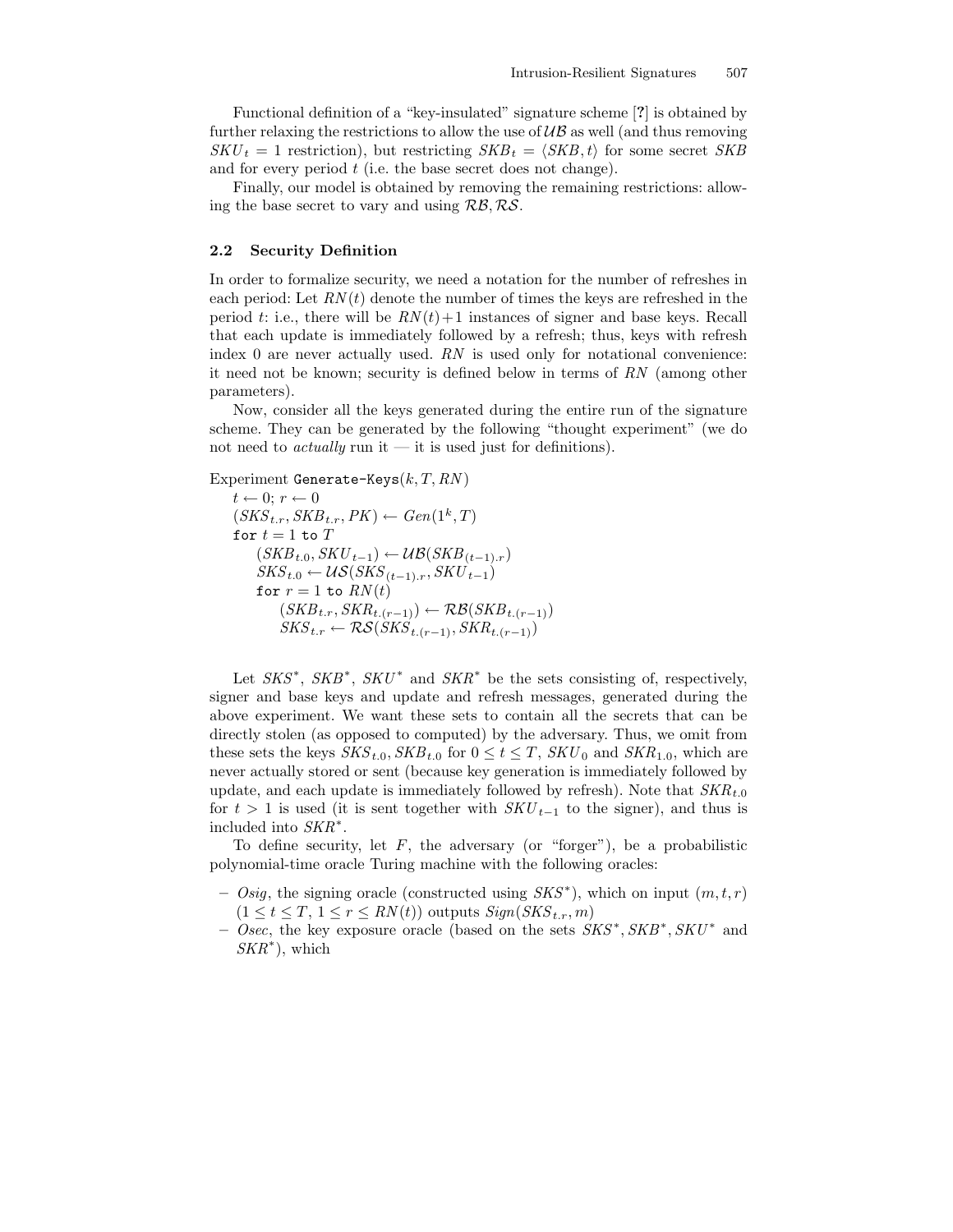- 1. on input ("s", t.r) for  $1 \le t \le T$ ,  $1 \le r \le RN(t)$  outputs  $SKS_{t,r}$ ;
- 2. on input ("b", t.r) for  $1 \le t \le T$ ,  $1 \le r \le RN(t)$  outputs  $SKB_{t,r}$ ;
- 3. on input ("u", t) for  $1 \le t \le T-1$  outputs  $SKU_t$  and  $SKR_{t+1}.0$ ; and
- 4. on input ("r", t.r) for  $1 \le t \le T, 1 \le r < RN(t)$ , outputs  $SKR_{t,r}$ .

Queries to Osec oracle correspond to intrusions, resulting in the corresponding secrets exposures. Exposure of an update key  $SKU_{t-1}$  automatically exposes the subsequent refresh key  $SKR_{t.0}$ , because they are sent together in one message.

Adversary's queries to Osig and Osec must have the t.r values within the appropriate bounds. It may be reasonable to require the adversary to "respect erasures" and prohibit a value that should have been erased from being queried (or used for signature computation). However, this restriction is optional, and in fact we do not require it here. Note, that respecting erasures is local to signer and base and is different from requiring any kind of global synchronization.

For any set of valid key exposure queries Q, time period  $t \geq 1$  and refresh number  $r, 1 \leq r \leq RN(t)$ , we say that key  $SKS_{t,r}$  is Q-exposed:

[directly] if  $({}^{\omega}$ s",  $t.r$ )  $\in Q$ ; or [via refresh] if  $r > 1$ ,  $({}^{\omega}r^{\gamma}, t.(r-1)) \in Q$ , and  $SKS_{t.(r-1)}$  is Q-exposed; or [via update] if  $r = 1$ ,  $({}^{\omega}u^{\nu}, t-1) \in Q$ , and  $SKS_{(t-1), RN(t-1)}$  is Q-exposed.

Replacing SKS with SKB throughout the above definition yields the definition of base key exposure (or more precisely, of  $SKB_{t,r}$  being  $Q$ -exposed). Both definitions are recursive, with direct exposure as the base case.

Clearly, exposure of a signer key  $SKS_{t,r}$  for the given t and any r enables the adversary to generate legal signatures for this period  $t$ . Similarly, simultaneous exposure of both base and signer keys  $(SKB_{t,r}, SKS_{t,r},$  for some  $t, r)$  allows the adversary to run the algorithms of definition ?? to generate valid signatures for any messages for all later periods  $t' \geq t$ .

Thus, we say that the scheme is  $(t, Q)$ -compromised, if either

- $-$  SKS<sub>t,r</sub> is Q-exposed for some r,  $1 \leq r \leq RN(t)$ ; or
- $SKS_{t',r}$  and  $SKB_{t',r}$  are both Q-exposed for some  $t' < t$ .

In other words, a particular time period has been rendered insecure if either the signer was broken into during that time period, or, during a previous time period, the signer and the base were compromised without a refresh in between. Note that update and refresh messages by themselves do not help the adversary in our model—they only help when combined, in unbroken chains, with signer or base keys.<sup>8</sup> If the scheme is  $(j, Q)$ -compromised, then clearly adversary, possessing the secrets returned by *Osec* in response to queries in  $Q$ , can generate signatures for the period  $t$ .

<sup>8</sup> Interestingly, and perhaps counter-intuitively, a secret that has not been exposed might still be deduced by adversary. For example, it may be possible in some implementations to compute  $SKB_{t,r}$  from  $SKB_{t,r+1}$  and  $SKR_{t,r}$  (similarly for update and for the signer). The only case we cannot allow —in order to stay consistent with our definition— is that of adversary computing  $SKS_{t,r}$  without Q-exposing some  $SKS_{t,r'}$ . So, it may be possible to compute  $SKS_{t,r}$  from  $SKS_{t,r+1}$  and  $SKR_{t,r}$ , but not from  $SKS_{t+1.0}$  and  $SKU_{t,r}$  (even if  $r = RN(t)$ ).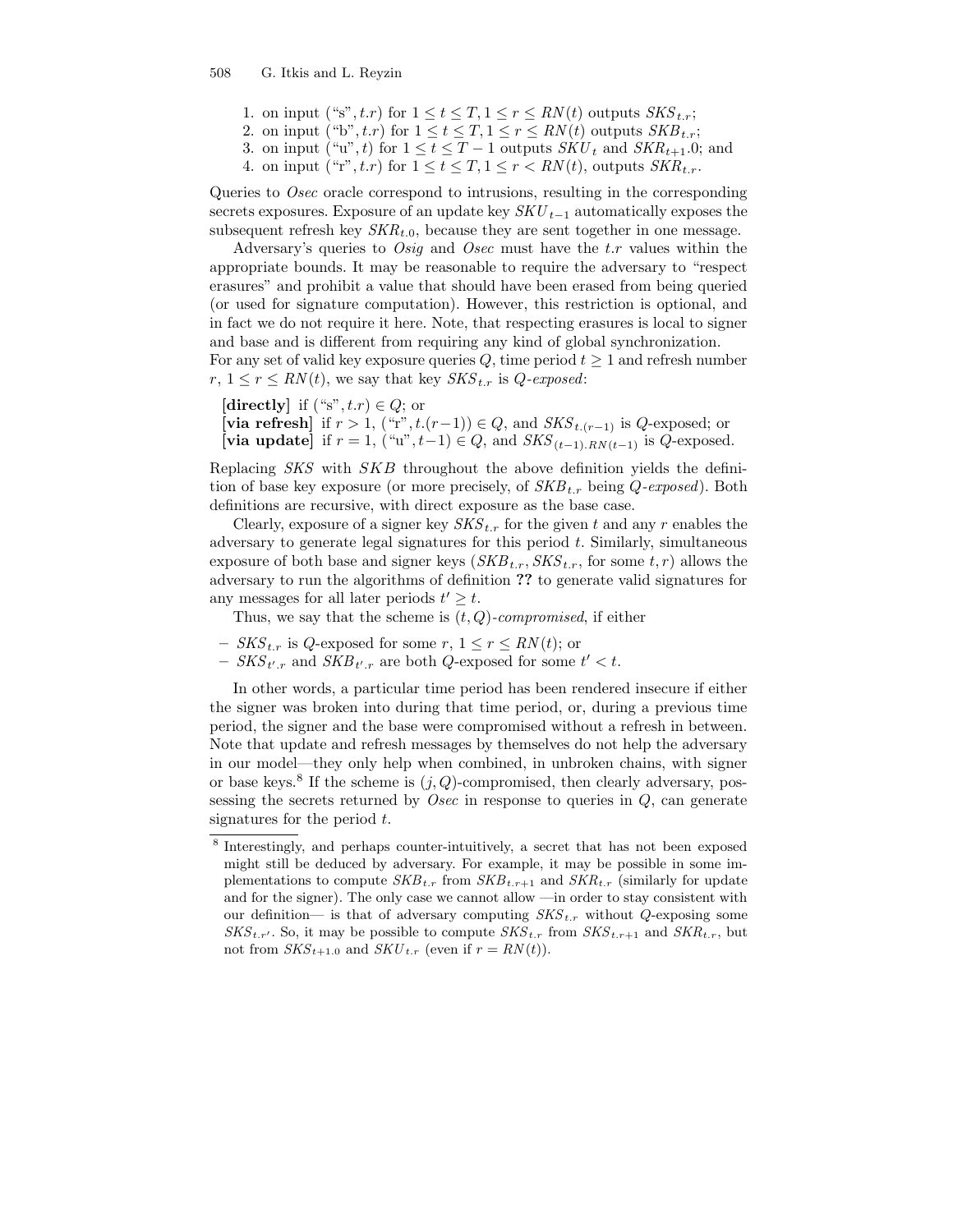The following experiment captures adversary's functionality. Intuitively, adversary succeeds if she generates a valid signature without "cheating": not obtaining this signature from  $Osiq$ , asking only legal queries (e.g. no out of bounds queries), and not compromising the scheme for the given time period. We call this adversary "adaptive" because she is allowed to decide which keys and signatures to query based on previous answers she receives.

Experiment Run-Adaptive-Adversary $(F, k, T, RN)$ Generate-Keys $(k, T, RN)$  $(m, j, sig) \leftarrow F^{Osig, Osec}(1^k, T, PK, RN)$ Let  $Q$  be the set of key exposure queries  $F$  made to Osec; if  $Ver(m, j, sig) = "invalid"$  or  $(m, j)$  was queried by F to Osig or there was an illegal query or the scheme is  $(j, Q)$ -compromised then return 0 else return 1

We now define security for the intrusion resilient signature schemes.

**Definition 2.** Let  $\text{SiBIR}[k, T, RN]$  be a  $\langle signer\text{-}base\rangle$  key-evolving scheme with security parameter k, number of time periods T, and table RN of T refresh numbers. For adversary  $F$ , define adversary success function as

 $\textbf{Succ}^{\text{IR}}(F, \textbf{SiBIR}[k, T, RN]) \stackrel{\text{\tiny def}}{=} \Pr[\text{Run-Adaptive-Adversary}(F, k, T, RN) = 1].$ 

Let insecurity function  $\text{InSec}^{\text{IR-adaptive}}(\text{SiBlR}[k, T, RN], \tau, q_{\text{sig}})$  be the maximum of  $\text{Succ}^{\text{IR}}(F, \text{SiBIR}[k, T, RN])$  over all adaptive adversaries F that run in time at most  $\tau$  and ask at most  $q_{\text{sig}}$  signature queries.

Finally, SiBIR[k, T, RN] is  $(\tau, \epsilon, q_{\text{sig}})$ -intrusion-resilient if

 $\mathbf{InSec}^{\mathrm{IR-adaptive}}(\mathsf{SiBIR}[k,T,RN],\tau,q_{\text{sig}})\!<\!\epsilon$  .

Although the notion of  $(j, Q)$ -compromise depends only the set Q, it is important how Q is generated by the adversary. Allowing the adversary to decide her queries based on previous answers gives her potentially more power.

While we do not see an attack on our scheme in Sec. ?? by a fully adaptive adversary, the proof for such a strong adversary seems elusive. Instead, we consider two types of slightly restricted adversaries. The first type, which we call *partially adaptive*, is allowed to adaptively choose queries to *Osig*, but not to Osec. To be precise, the experiment Run-Adaptive-Adversary is modified Run-Partially-Adaptive-Adversary by requiring  $F$  to output the set  $Q$  of all her *Osec* queries before she makes any of them. The rest of the definitions remain the same, giving us  $\text{InSec}^{\text{IR}-\text{partially-adaptive}}$  instead of  $\text{InSec}^{\text{IR}-\text{adaptive}}$ .

The second type of restricted adversary is partially synchronous. She may select all of her queries adaptively, but is not allowed to go back in time "too far." Specifically, upon querying any key in time period  $t$ , she is not allowed to query keys in time period  $t - 2$  (note that the choice of 2 is arbitrary and can be replaced with another constant). This is a reasonable assumption in practice,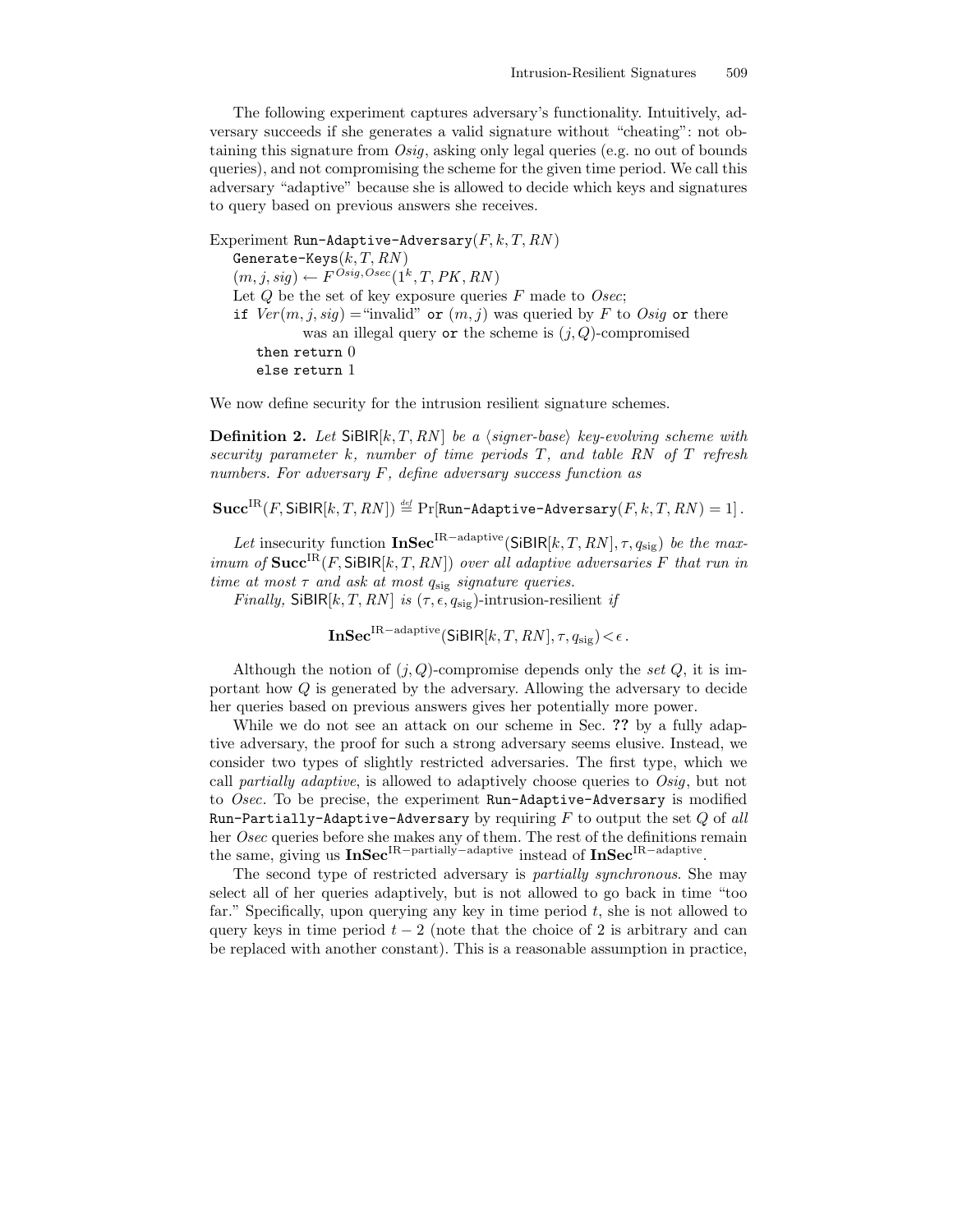essentially saying that the base, the network and the signer can be at most one time period apart at any given time. In order to formally define security against such an adversary, we simply expand the definition of "illegal queries" to encompass the above restriction. The rest of the definitions remain the same, giving us  $InSec^{IR-partially-synchronous}$  instead of  $InSec^{IR-adaptive}$ .

## 3 Intrusion-Resilient Scheme: Construction

Our scheme, which we call SiBIR1, is based on the [?] forward-secure signature scheme (which will call  $FSIG^{IR}$ ). In turn,  $FSIG^{IR}$  is based on the Guillou-Quisquater [?] ordinary signature scheme. In fact, the [?] forward-secure scheme can be obtained from our scheme by simply eliminating the base, and setting all the messages that the signer expects equal to 1.

The scheme utilizes two security parameters, l and k. Let  $H : \{0,1\}^* \to$  $\{0,1\}^l$  be a hash function (modeled in the security proof as a random oracle). In the interests of conciseness, we do not present the rationale behind  $\mathsf{FSIG}^{\mathsf{IR}}$  here. We do, however, recall how keys are generated and updated in the  $\mathsf{FSIG^{IR}}$  scheme (utilizing our own notation, rather than notation used in [?], in the interests of clarity)

KEYS IN FSIG<sup>IR</sup>. Both the public and the secret keys contain a modulus  $n=p_1p_2$ , where  $p_1$  and  $p_2$  are  $(k/2)$ -bit safe primes:  $p_i = 2q_i+1$  such that  $q_i$  are odd primes (such  $q_i$ , satisfying  $2q_i+1$  is prime, are known as Sophie Germain primes).<sup>9</sup> The public key also contains a value  $v \in Z_n^*$ . For each time period t, there is a corresponding  $(l+1)$ -bit exponent  $e_t$  that the signer can easily compute (we require all the exponents to be relatively prime; then they need not be stored in the public key, but rather the appropriate  $e_t$  is included in each signature—see [?] for further details).

Messages during time period t are signed using the secret value  $\hat{s}_t$ , such that  $\widehat{s}_t^{e_t} \equiv 1/v \pmod{n}.$ 

The factorization of  $n$  must be erased after key generation in order to achieve forward security. Knowledge of secrets  $\widehat{s}_t, \widehat{s}_{t+1}, \ldots, \widehat{s}_T$ , is equivalent (by the socalled "Shamir's trick" [?]—see Proposition1 in [?]) to knowledge of the root of  $1/v$  of degree  $e_{[t,T]} \stackrel{\text{\tiny def}}{=} e_t \cdot e_{t+1} \cdot \ldots \cdot e_T$ . Call this root  $\widehat{s}_{[t,T]}$ : then  $\widehat{s}_{[t,T]}^{e_{[t,T]}} \equiv 1/v$  $(mod n).$ 

At key generation we actually select  $\hat{s}_{[1,T]}$  at random, and compute v as  $v \leftarrow 1/\hat{s}_{[1,T]}^{\epsilon_{[1,T]}} \mod n.$ 

Subsequently (just before each time period t),  $\hat{s}_{[t,T]}$  is updated as follows:  $\widehat{s}_{[t+1,T]} \leftarrow \widehat{s}_{[t,T]}^{e_t} \mod n$ ; and the "current" signing secret is computed as  $\widehat{s}_t$   $\leftarrow$  $\widehat{s}_{[t,T]}^{e_{[t+1,T]}} \ \mathrm{mod}\ n.$ 

KEY GENERATION AND UPDATE IN SiBIR1. We use essentially the same keys in SiBIR1. However, in order to achieve intrusion-resilience,  $\widehat{s}_{[t,T]}$  is never stored

<sup>&</sup>lt;sup>9</sup> See [?] for an excellent discussion on efficient generation of safe primes and short primes.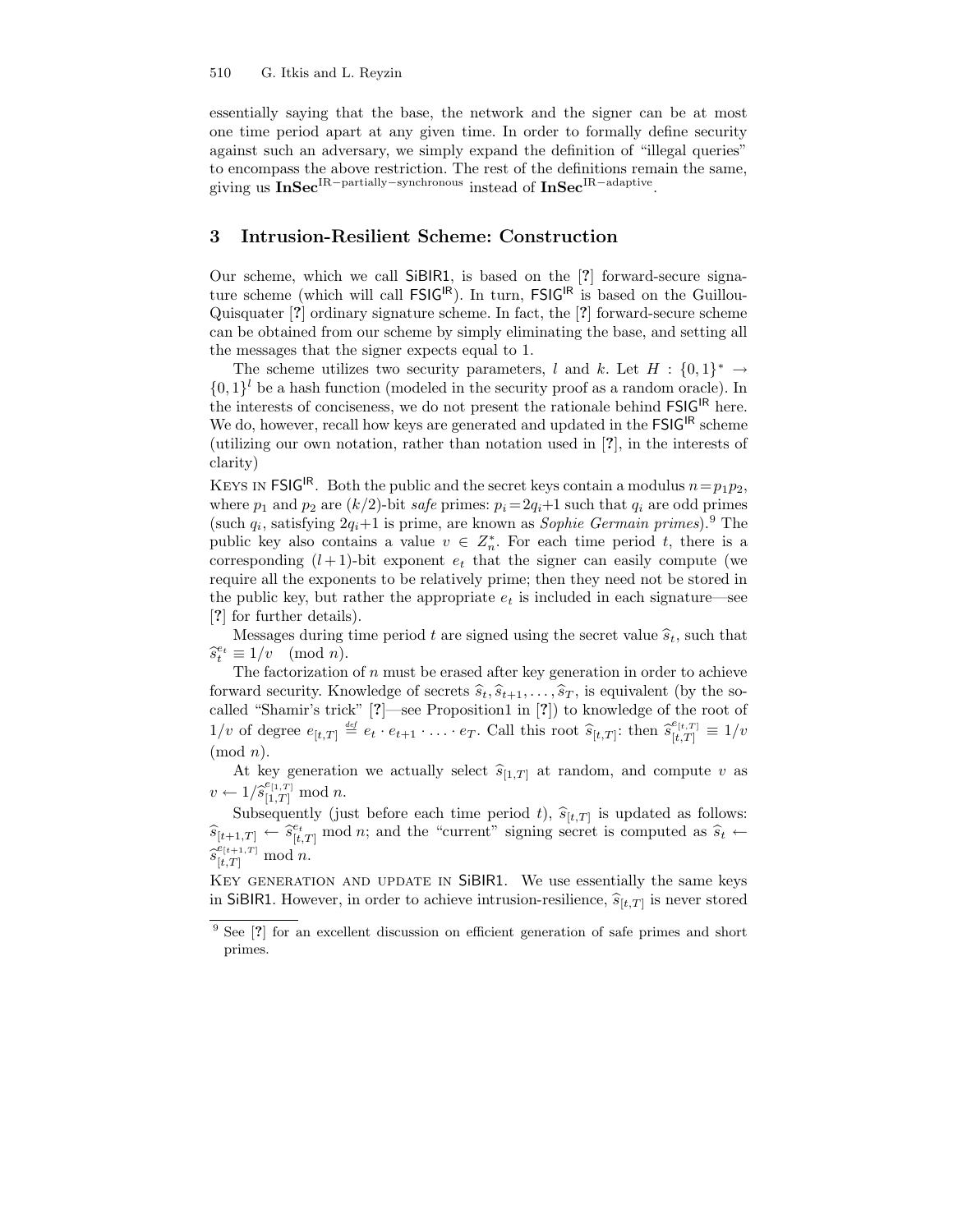explicitly. Rather, it is shared multiplicatively between the signer and the base. The signer stores  $s_{[t,T]}$  and the base stores  $b_{[t,T]}$ , such that  $\widehat{s}_{[t,T]} = s_{[t,T]} b_{[t,T]}$ . This multiplication is never explicitly performed: instead, the signer computes  $s_t = s_{[t,T]}^{e_{[t+1,T]}}$  $e_{[t+1,T]}^{e_{[t+1,T]}},$  the base computes  $b_t = b_{[t,T]}^{\hat{e}_{[t+1,T]}}$  $[t,T]$ , and the two values are multiplied together to obtain  $\widehat{s}_t$ .

Following the conventions that key generation is immediately followed by key update, the first signer secret key contains blanks for  $\hat{s}_0$  and  $e_0$ . We note that, in actual implementation, it will be more efficient to combine the first key generation and update.

Also, following the convention that the only "storage" available to the base and the signer is the secret key, we store some values in the secret key that need not really be secret, such as the current time period and the information needed to regenerate the  $e_t$  values. The only values that the signer needs to keep secret are  $s_{t,T}$  and  $\hat{s}_t$ ; the only values that the base needs to keep secret are  $b_{t,T}$ .

Finally, note that key generation and update algorithms do not affect the refresh index, so we omit it in Figures ?? and ?? in order to simplify notation.

| algorithm $SiBIR1.Gen(k, l, T)$                                                                                                                            |
|------------------------------------------------------------------------------------------------------------------------------------------------------------|
| Generate a modulus $n$ :                                                                                                                                   |
| Generate random ( $\lfloor k/2 \rfloor - 1$ )-bit primes $q_1, q_2$ s.t. $p_i = 2q_i + 1$ are both prime                                                   |
| $n \leftarrow p_1 p_2$                                                                                                                                     |
| Generate exponents:                                                                                                                                        |
| Generate primes $e_i$ s.t. $2^l(1+(i-1)/T) \le e_i < 2^l(1+i/T)$ for $i = 1, 2, , T$                                                                       |
| (Some seed $\mathcal E$ can be used with H to generate these $e_1, \ldots, e_T$ .                                                                          |
| This $\mathcal E$ might need to be stored for later regeneration of $e_1, \ldots, e_T$ .                                                                   |
| $s_{[1,T]} \stackrel{R}{\leftarrow} Z_n^*$ ; $SKS_0 \leftarrow (0,T,n,\emptyset,s_{[1,T]},\emptyset,\mathcal{E})$ % $\emptyset$ 's will be filled in in US |
| $b_{[1,T]} \stackrel{R}{\leftarrow} Z_n^*$ ; $SKB_0 \leftarrow (0,T,n,b_{[1,T]},\mathcal{E})$                                                              |
| $v \leftarrow 1/(s_{[1,T]}b_{[1,T]})^{e_1 \cdot \ldots \cdot e_T} \mod n; \; PK \leftarrow (n, v, T)$                                                      |
| return $(SKS_0, SKB_0, PK)$                                                                                                                                |
|                                                                                                                                                            |

Fig. 1. Key generation. Refresh index on the keys is omitted to simplify notation.

DISTRIBUTING KEY GENERATION. Most of the key generation algorithm can be easily split between the signer and the base. Namely, once the shared modulus  $n$ is generated and given to both parties (without factoring), the base can generate  $b_{[1,T]}$  on its own, and the signer can generate  $s_{[1,T]}$  on its own, as well. Both parties can then generate "shares"  $b_{[1, T]}^{e_{[1, T]}}$  $\frac{e_{[1,T]}}{[1,T]}$  and  $s_{[1,T]}^{e_{[1,T]}}$  $\begin{bmatrix}c_{[1,T]}\\[1,T]\end{bmatrix}$  that can be combined to compute the public key. The shares themselves can be made public without adversely affecting security. Thus, the amount of cooperation required during key generation is minimal.

The same modulus  $n$  can be used by multiple signature schemes. In particular, our signature scheme can be made identity-based if a third party is trusted to take roots modulo  $n$  of the identity  $v$ .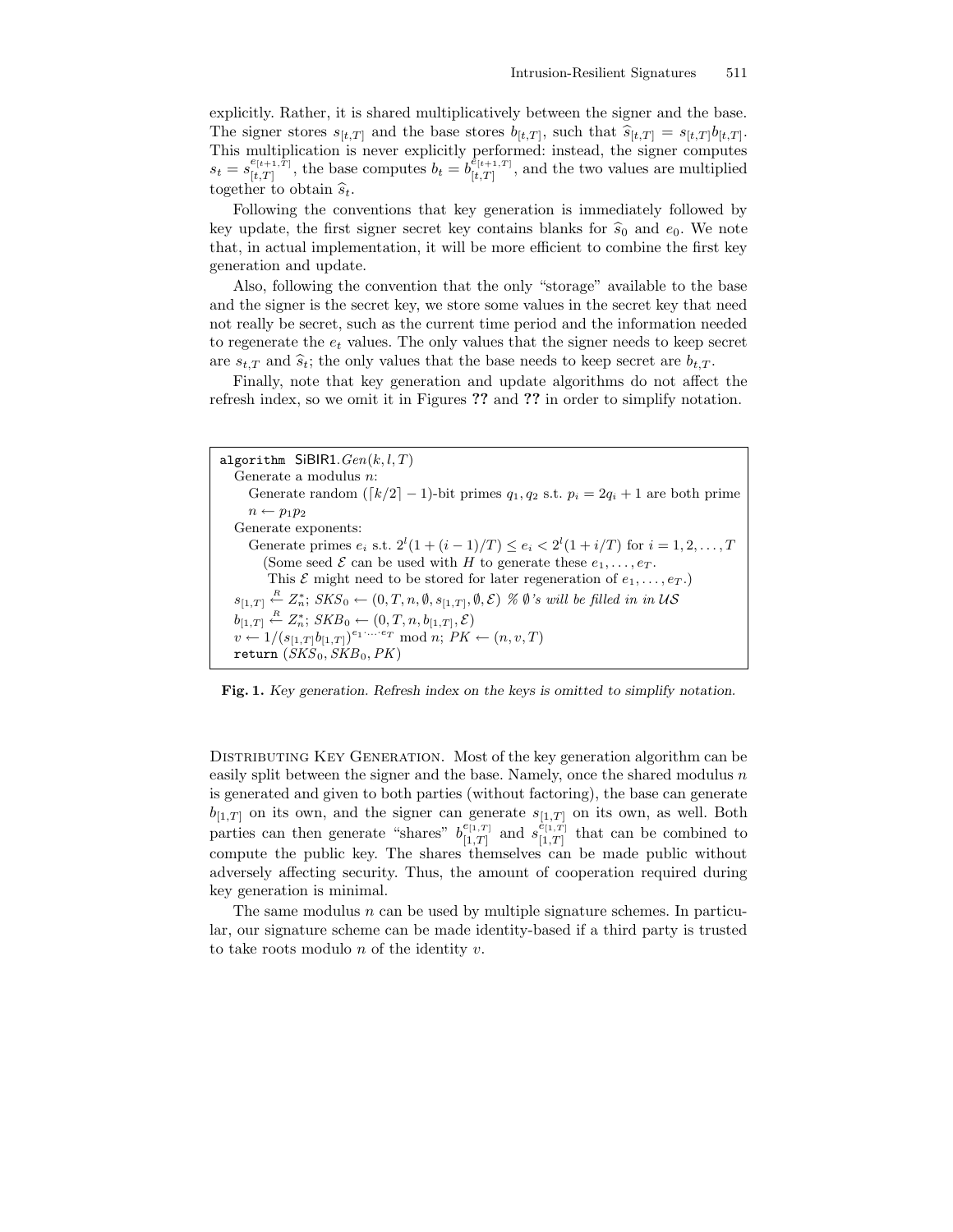512 G. Itkis and L. Reyzin

algorithm  $SiBIR1.\mathcal{UB}(SKB_t)$ Let  $SKB_t = (t < T, T, n, b_{[t+1,T]}, \mathcal{E})$ Regenerate  $e_{t+1}, \ldots, e_T$  using  $\mathcal E$  $b_{t+1} \leftarrow b_{[t+1,T]}^{e_{t+2} \cdot ... \cdot e_T} \mod n; \ b_{[t+2,T]} \leftarrow b_{[t+1,T]}^{e_{t+1}} \mod n$  $\texttt{return} \ \ (SKB_{t+1} = (t+1, T, n, b_{[t+2,T]}, \mathcal{E}), SKU_t = b_{t+1})$ algorithm  $SiBIR1.US(SKS_t, SKU_t)$ Let  $SKS_t = (t < T, T, n, \hat{s}_t, s_{[t+1,T]}, e_t, \mathcal{E}); \; SKU_t = b_{t+1}$ Regenerate  $e_{t+1}, \ldots, e_T$  using  $\mathcal E$  $s_{t+1} \leftarrow s_{[t+1,T]}^{e_{t+2}\cdots e_T} \mod n; \ s_{[t+2,T]} \leftarrow s_{[t+1,T]}^{e_{t+1}} \mod n$  $\widehat{s}_{t+1} \leftarrow s_{t+1} b_{t+1} \mod n$ return  $SKS_{t+1} = (t + 1, T, n, \widehat{s}_{t+1}, s_{[t+2,T]}, e_{t+1}, \mathcal{E})$ 

Fig. 2. Update algorithms. Refresh index on the keys is omitted to simplify notation.

Refresh. Because the signer and the base share a single value multiplicatively, the refresh algorithm presented in Figure ?? is quite simple: the base divides its share by a random value, and signer multiplies its share by the same value. Recall that each update is immediately followed by refresh (and, in fact, update and refresh information can be sent by the base to the signer in one message).

> algorithm  $SiBIR1.RB(SKB_{t.r})$ Let  $SKB_{t,r} = (t, T, n, b_{[t+1,T]}, \mathcal{E})$  $R_{t.r} \overset{R}{\leftarrow} Z_n^*$  $b_{[t+1,T]} \leftarrow b_{[t+1,T]} / R_{t,r}$  $\texttt{return} \ \ (SKB_{t.r+1} = (t, T, n, b_{[t+1,T]}, \mathcal{E}), SKR_{t.r} = R_{t.r})$ algorithm  $SiBIR1.RS(SKS_{t.r}, SKR_{t.r})$ Let  $SKS_{t,r} = (t, T, n, \widehat{s}_t, s_{[t+1,T]}, e_t, \mathcal{E}); \; SKR_{t,r} = R_{t,r}$  $s_{[t+1,T]} \leftarrow s_{[t+1,T]} \cdot R_{t.r}$ return  $SKS_{t.r+1} = (t, T, n, \widehat{s}_t, s_{[t+1,T]}, e_t, \mathcal{E})$

Fig. 3. Key refresh algorithms

Signing and Verifying. Figure ?? describes our signature and verification algorithms. They are exactly the same as in the forward-secure signature scheme of [?]. Again, we omit the refresh index on the signer's key for ease of notation. VARIATIONS. Our scheme can be easily modified (with no or minimum increase in storage requirement!) to "re-charge" the signer for more than one time period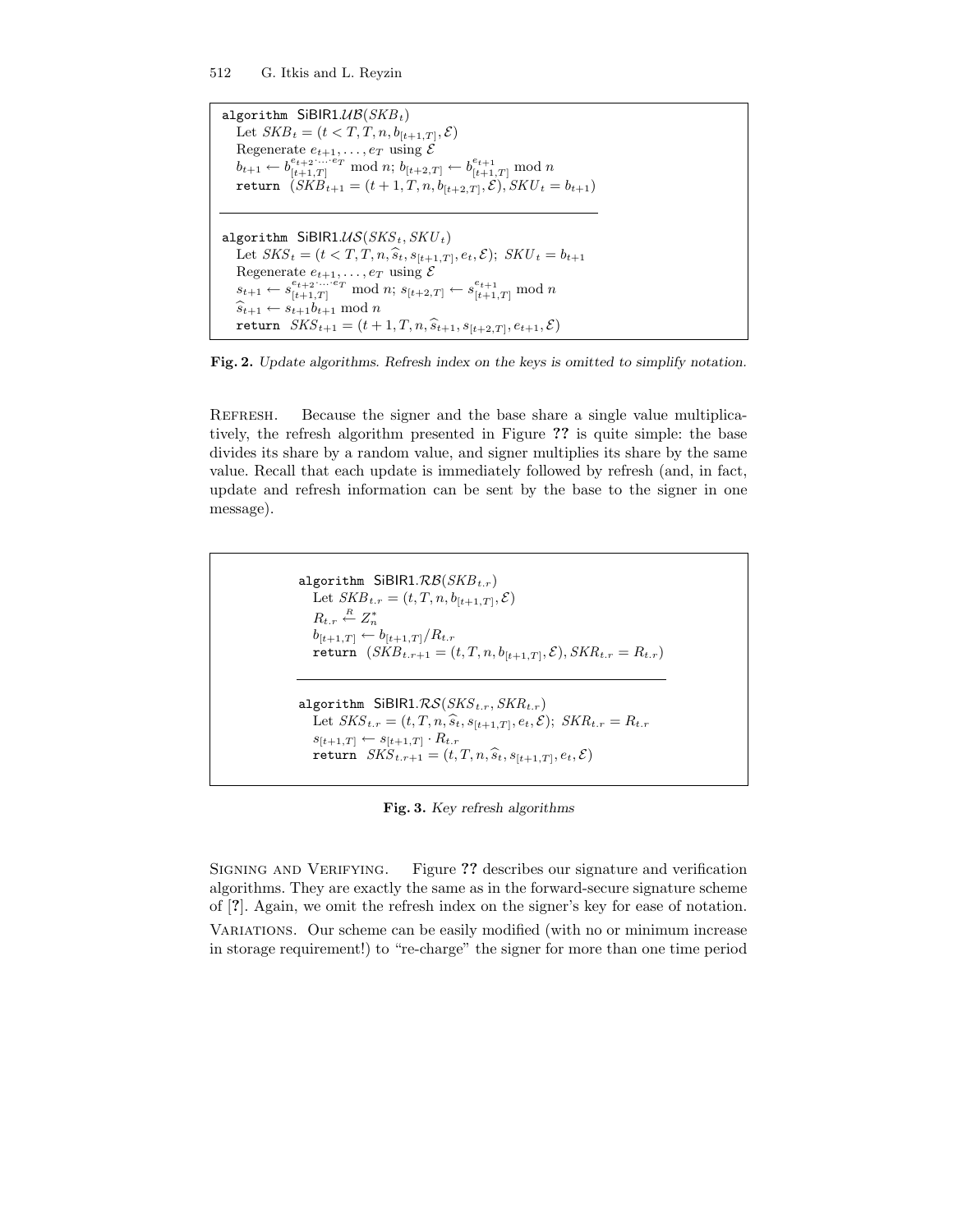```
algorithm SiBIR1.Sign(M, SK_t) %same as IR. Sign in [?]
 \text{Let}~~SK_t = (t, T, n, \widehat{s}_t, s_{[t+1,T]}, e_t, \mathcal{E})x \stackrel{R}{\leftarrow} Z_n^*y \leftarrow x^{e_t} \mod n\sigma \leftarrow H(t, e_t, y, M)z \leftarrow x \widehat{s}_t^{\sigma} \mod nreturn (z, \sigma, t, e_t)algorithm SiBIR1. Ver(M, PK, (z, \sigma, t, e)) %same as IR. Ver in [?]
Let PK = (n, v, T)if e \geq 2^l(1+t/T) or e < 2^l or e is even then return 0if z \equiv 0 \pmod{n} then return 0
 y' \leftarrow z^e v^\sigma \text{ mod } nif \sigma = H(t,e,y',M) then return 1 else return 0
```
Fig. 4. Signing and verifying algorithms. Refresh index on the keys is omitted to simplify notation.

at a time. To enable the signer to compute  $\widehat{s}_{t_1}, \widehat{s}_{t_1+1}, \ldots, \widehat{s}_{t_2}$ , the base simply needs to send the signer  $b_{[t_1,t_2]} = b_{[t_1,T]}^{e_{[t_2+1,T]}}$ . In fact, it is easy to extend this method to non-contiguous time periods. This feature may have interesting applications for delegation (including self-delegation).

Another simple modification of our scheme can yield forward-secure threshold and proactive scheme (similar to, but more efficient than, the scheme of [?]). Efficiency for the verifier and for each of the modules participating in the signing will be essentially the same as for the regular Guillou-Quisquater scheme.

# 4 Security

#### 4.1 Complexity Assumption

We use a variant of the strong RSA assumption (introduced in [?] and [?], our variant is identical to the one in [?]), which postulates that it is hard to compute any root of a fixed value modulo a composite integer. More precisely, the strong RSA assumption states that it is intractable, given  $n$  that is a product of two primes and a value  $\alpha$  in  $Z_n^*$ , to find  $\beta \in Z_n^*$  and  $r > 1$  such that  $\beta^r = \alpha$ .

In our version, we restrict ourselves to the moduli that are products of socalled "safe" primes (a safe prime is one of the form  $2q + 1$ , where q itself is a prime). Note that, assuming safe primes are frequent, this restriction does not strengthen the assumption. Second, we upperbound the permissible values or  $r$ by  $2^{l+1}$ , where l is a security parameter for our scheme (in an implementation, l will be significantly shorter than the length  $k$  of the modulus  $n$ ).

More formally, let A be an algorithm. Consider the following experiment.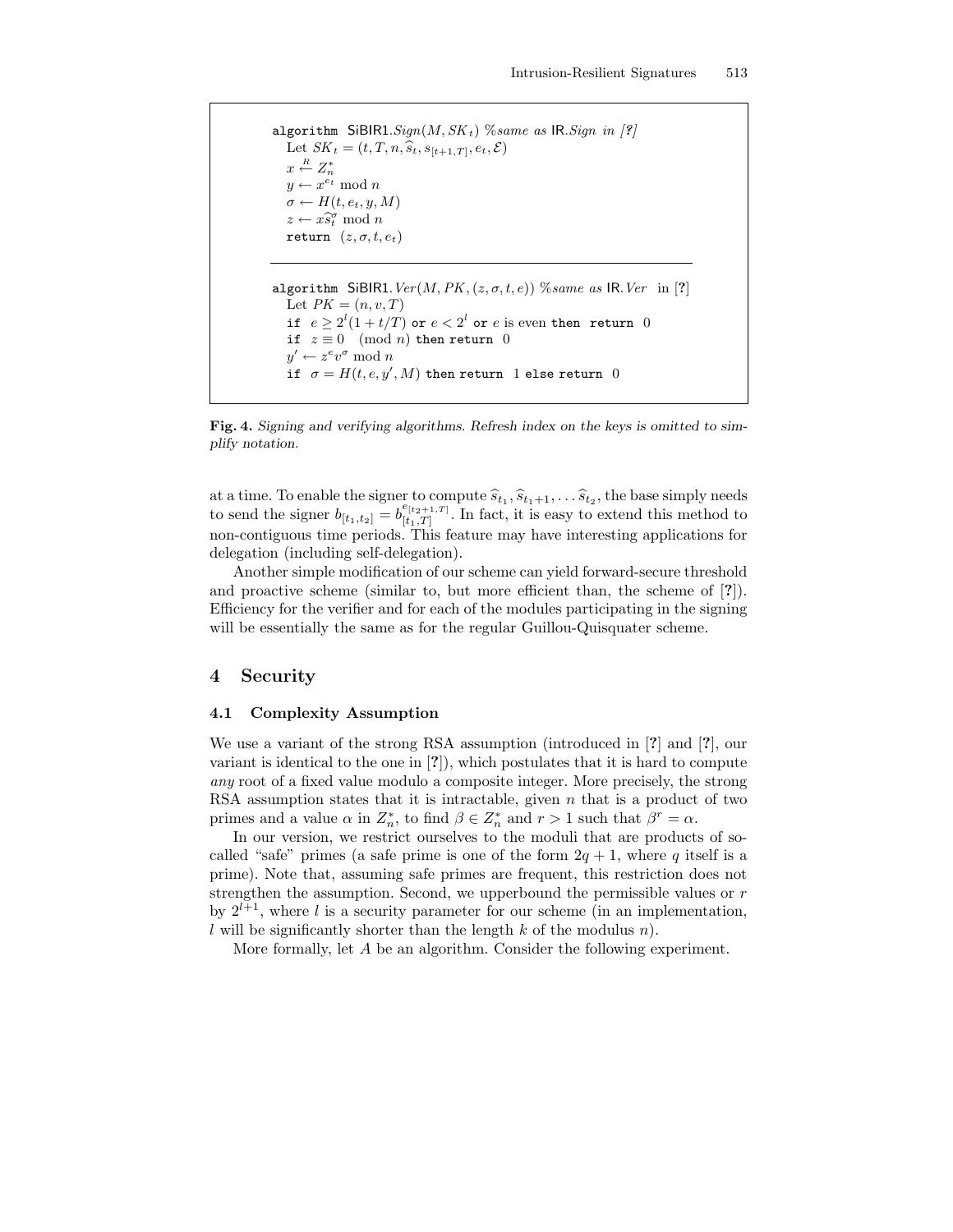## Experiment Break-Strong-RSA $(k, l, A)$

Randomly choose two primes  $q_1$  and  $q_2$  of length  $\lceil k/2 \rceil - 1$  each

such that  $2q_1 + 1$  and  $2q_2 + 1$  are both prime.

 $p_1 \leftarrow 2q_1 + 1; p_2 \leftarrow 2q_2 + 1; n \leftarrow p_1p_2$ 

Randomly choose  $\alpha \in Z_n^*$ .

 $(\beta, r) \leftarrow A(n, \alpha)$ 

If  $1 < r \leq 2^{l+1}$  and  $\beta^r \equiv \alpha \pmod n$  then return  $1$  else return  $0$ 

Let  $Succ^{SRSA}(A, k, l) = Pr[Break-Strong-RSA(k, l, A) = 1]$ . Let the "insecurity function" InSec<sup>SRSA</sup> $(k, l, \tau)$  be the maximum of Succ<sup>SRSA</sup> $(A, k, l)$  over all the adversaries A who run in expected time at most  $\tau$ . Our assumption is that **InSec**<sup>SRSA</sup>(k, l,  $\tau$ ), for  $\tau$  polynomial in k, is negligible in k. The smaller the value of  $l$ , of course, the weaker the assumption.

In fact, for a sufficiently small l, our assumption follows from a variant of the fixed-exponent RSA assumption. Namely, assume that there exists a constant  $\epsilon$ such that, for every r, the probability of computing, in expected time  $\tau$ , an r-th root of a random integer modulo a k-bit product of two safe primes, is at most  $2^{-k^{\epsilon}}$ . Then, **InSec**<sup>SRSA</sup> $(k, l, \tau) < 2^{l+1-k^{\epsilon}}$ , which is negligible if  $l = o(k^{\epsilon})$ .

#### 4.2 Security Proof

Our security proof is more complex that the one of [?], although the two proofs are quite similar. Both are based on the forking lemma of [?].

**Theorem 1.** For any  $\tau$ ,  $q_{\text{sig}}$ , and  $q_{\text{hash}}$ ,

 $\mathbf{InSec^{IR-partially-adaptive}(SiBR1}[k,l,T,RN];t,q_{\rm sig},q_{\rm hash})\leq$  $\boldsymbol{\mathcal{I}}$  $\sqrt{(q_{\text{hash}} + 1)\text{InSec}^{\text{SRSA}}(k, l, \tau')} + 2^{-l+1}T(q_{\text{hash}} + 1) + 2^{2-k}q_{\text{sig}}(q_{\text{hash}} + 1)$ 

where  $\tau' = 4\tau + O(lT(l^2T^2 + k^2)).$ 

A similar theorem also holds for partially synchronous adversary. The proofs of these theorems will be given in the full version of the paper.

#### 4.3 Active Attacks

Because information flows only from the base to the signer, the adversary's only possible active attack is to send a bad SKR or SKU value to the signer. An active attacker can thus always prevent signatures from being issued. While our definition does not consider active attacks for the sake of simplicity, in our implementation in Section ??, the active adversary cannot do anything worse that merely sabotage the system. It is easy to show that, in terms of forging new signatures, its powers are no greater than those of a passive attacker who merely obtains *SKR* and *SKU* values.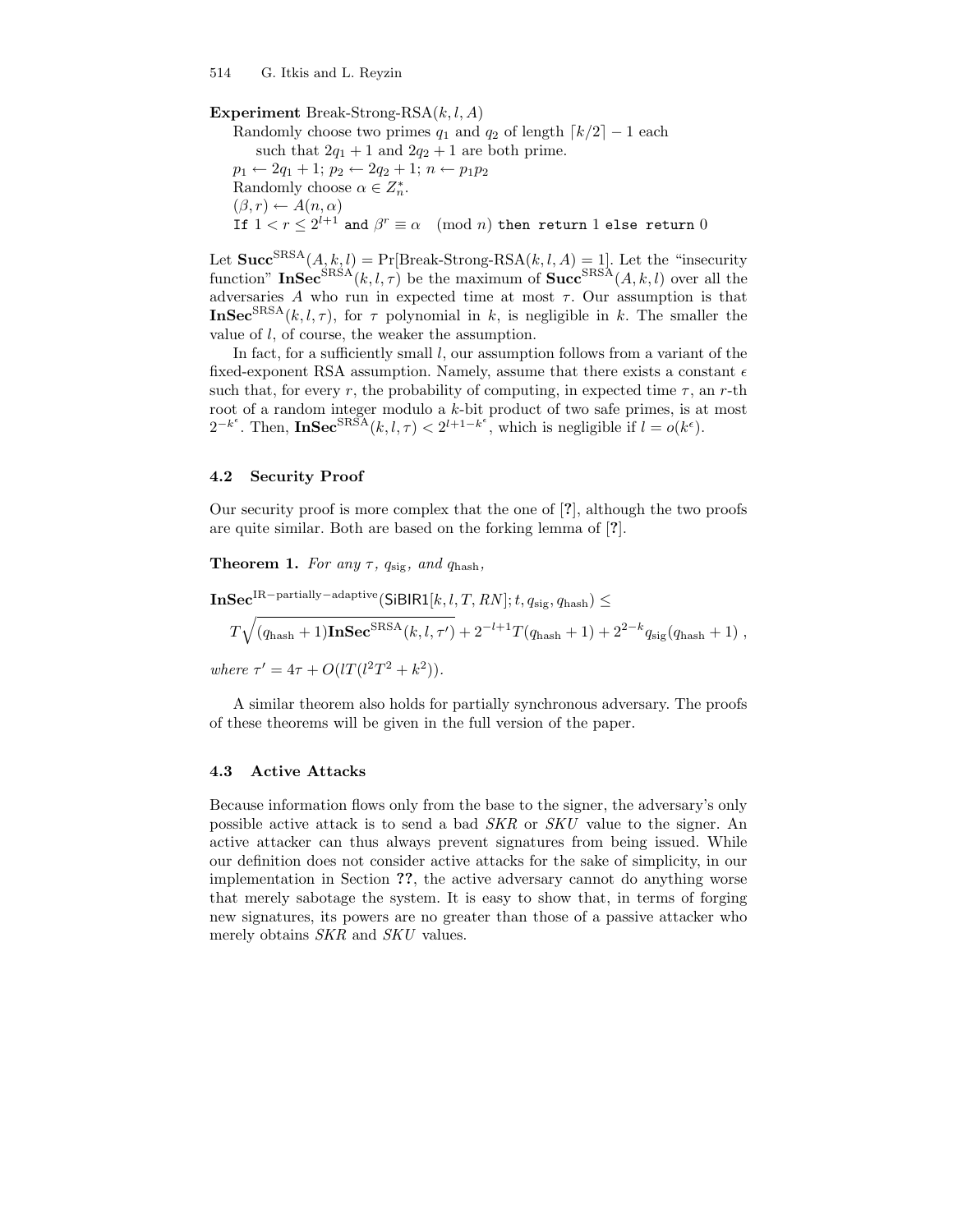Acknowledgements We thank Nenad Dedic, Scott Russell, Yael Tauman and the anonymous referees for helpful comments.

## References

- [AMN01] Michel Abdalla, Sara Miner, and Chanathip Namprempre. Forward-secure threshold signature schemes. In David Naccache, editor, Progress in Cryp $tology - CT-RSA 2001$ , Lecture Notes in Computer Science 2020, 2001.
- [And97] Ross Anderson. Invited lecture. Fourth Annual Conference on Computer and Communications Security, ACM, 1997.
- [BM99] Mihir Bellare and Sara Miner. A forward-secure digital signature scheme. In Michael Wiener, editor, Advances in Cryptology—CRYPTO '99, volume 1666 of Lecture Notes in Computer Science, pages 431–448. Springer-Verlag, 15–19 August 1999. Revised version is available from http://www.cs.ucsd.edu/~mihir/.
- [BP97] Niko Barić and Birgit Pfitzmann. Collision-free accumulators and failstop signature schemes without trees. In Walter Fumy, editor, Advances in Cryptology—EUROCRYPT 97, volume 1233 of Lecture Notes in Computer Science, pages 480–494. Springer-Verlag, 11–15 May 1997.
- [CS00] Ronald Cramer and Victor Shoup. Signature schemes based on the strong RSA assumption. ACM Transactions on Information and System Security, 3(3):161–185, 2000.
- [DF89] Yvo Desmedt and Yair Frankel. Threshold cryptosystems. In G. Brassard, editor, Advances in Cryptology—CRYPTO '89, volume 435 of Lecture Notes in Computer Science, pages 307–315. Springer-Verlag, 1990.
- [DKXY] Yevgeniy Dodis, Jonathan Katz, Shouhuai Xu, and Moti Yung. Strong key-insulated signature schemes. Unpublished Manuscript.
- [DKXY02] Yevgeniy Dodis, Jonathan Katz, Shouhuai Xu, and Moti Yung. Keyinsulated public key cryptosystems. In Lars Knudsen, editor, Advances in Cryptology—EUROCRYPT 2002, Lecture Notes in Computer Science. Springer-Verlag, 28 April–2 May 2002.
- [FO97] Eiichiro Fujisaki and Tatsuaki Okamoto. Statistical zero knowledge protocols to prove modular polynomial relations. In Burton S. Kaliski Jr., editor, Advances in Cryptology—CRYPTO '97, volume 1294 of Lecture Notes in Computer Science, pages 16–30. Springer-Verlag, 17–21 August 1997.
- [GGM00] Irene Gassko, Peter Gemmell, and Philip MacKenzie. Efficient and fresh certication, 2000.
- [GMR88] Shafi Goldwasser, Silvio Micali, and Ronald L. Rivest. A digital signature scheme secure against adaptive chosen-message attacks. SIAM Journal on Computing, 17(2):281–308, April 1988.
- [GMW87] Oded Goldreich, Silvio Micali, and Avi Wigderson. How to play any mental game or a completeness theorem for protocols with honest majority. In Proceedings of the Nineteenth Annual ACM Symposium on Theory of Computing, pages 218–229, New York City, 25–27 May 1987.
- [GPR98] Oded Goldreich, Birgit Pfitzmann, and Ronald L. Rivest. Self-delegation with controlled propagation — or — what if you lose your laptop. In Hugo Krawczyk, editor, Advances in Cryptology—CRYPTO '98, volume 1462 of Lecture Notes in Computer Science, pages 153–168. Springer-Verlag, 23– 27 August 1998.